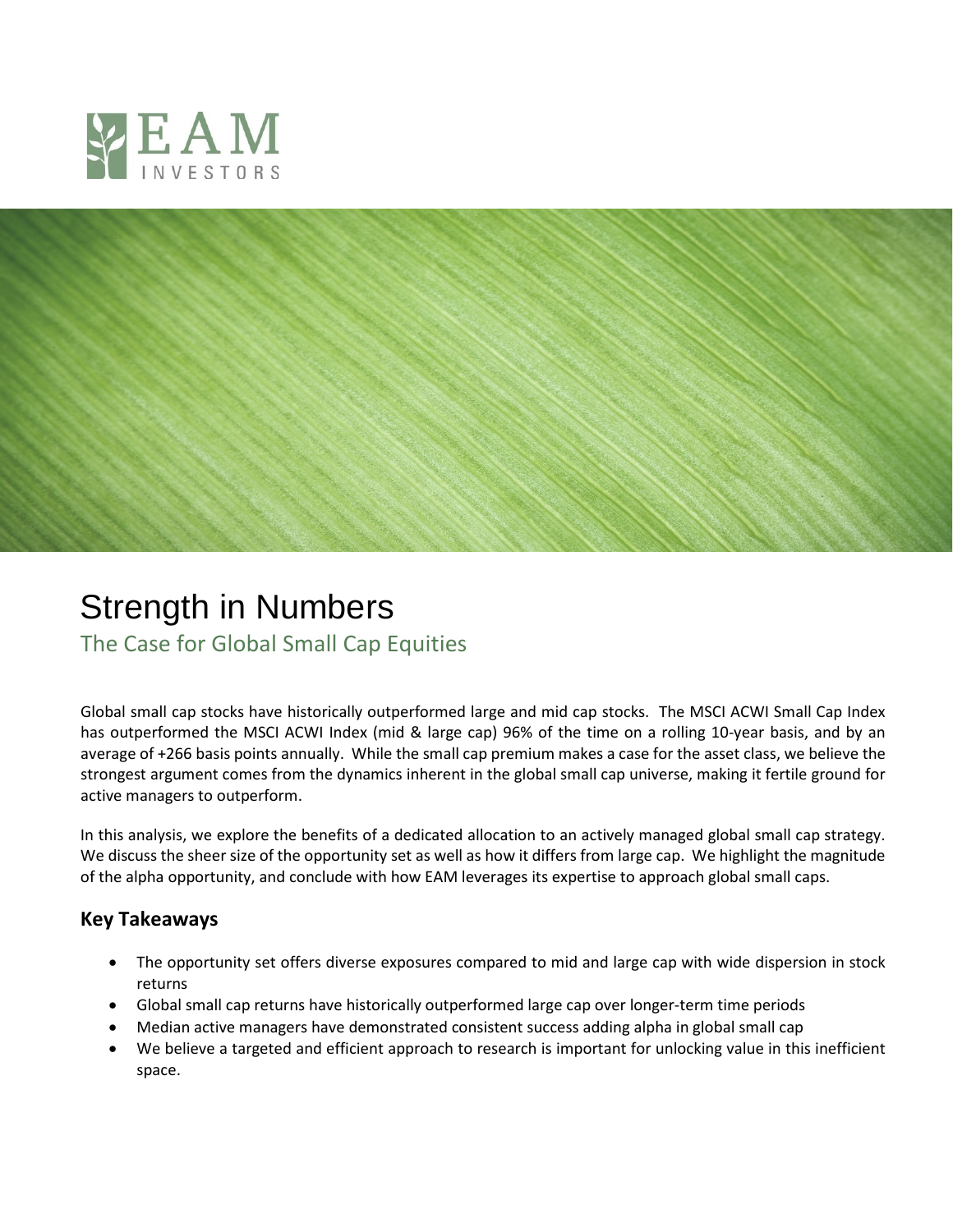## A Vast, Diverse Opportunity Set

Global small cap's defining characteristic is the breadth of the universe. Spread across 46 countries in both developed and emerging markets, the global small cap equity universe presents a broad and diverse opportunity set of roughly 7,700 public companies, or 85% of the total equity market universe. By number of constituents, the global small cap universe is over five times larger than mid- and large-cap *combined.* Despite this impressive breadth, the number of investment strategies dedicated to global small cap equities remains relatively limited. According to eVestment, just 6% of all global equity products fall under the Global Small Cap classification, while the majority are Global All Cap. Further, 90% of Global All Cap managers have a benchmark of MSCI ACWI, which according to MSCI represents only mid and large cap stocks, and has just 9% in stocks less than \$10 Billion in market cap. This discrepancy results in a natural large-cap bias in most all-cap strategies, therefore missing out on what we believe is the most vibrant sector of the market.



#### **Figure 1:**

 The global small cap universe is over 5x larger than mid and large cap  *combined*

> *Source: FactSet universe as of December 2019. Excludes mainland China and OTC (bulletin board) stocks. Small Cap is defined as those stocks with market cap \$500M-10B, Mid Cap \$10-30B, Large Cap >\$30B.*

## Differentiated Returns

Importantly, the universe offers compelling diversification potential compared to its larger cap counterpart. This broad collection of small companies, often focused on a narrow set of products or services and geographies, creates a different, complementary equity exposure relative to large cap. At the sector level, over 35% of the index in global large cap is concentrated in financials and information technology, while small cap exposures are more balanced by sector with higher weights in industrials and real estate.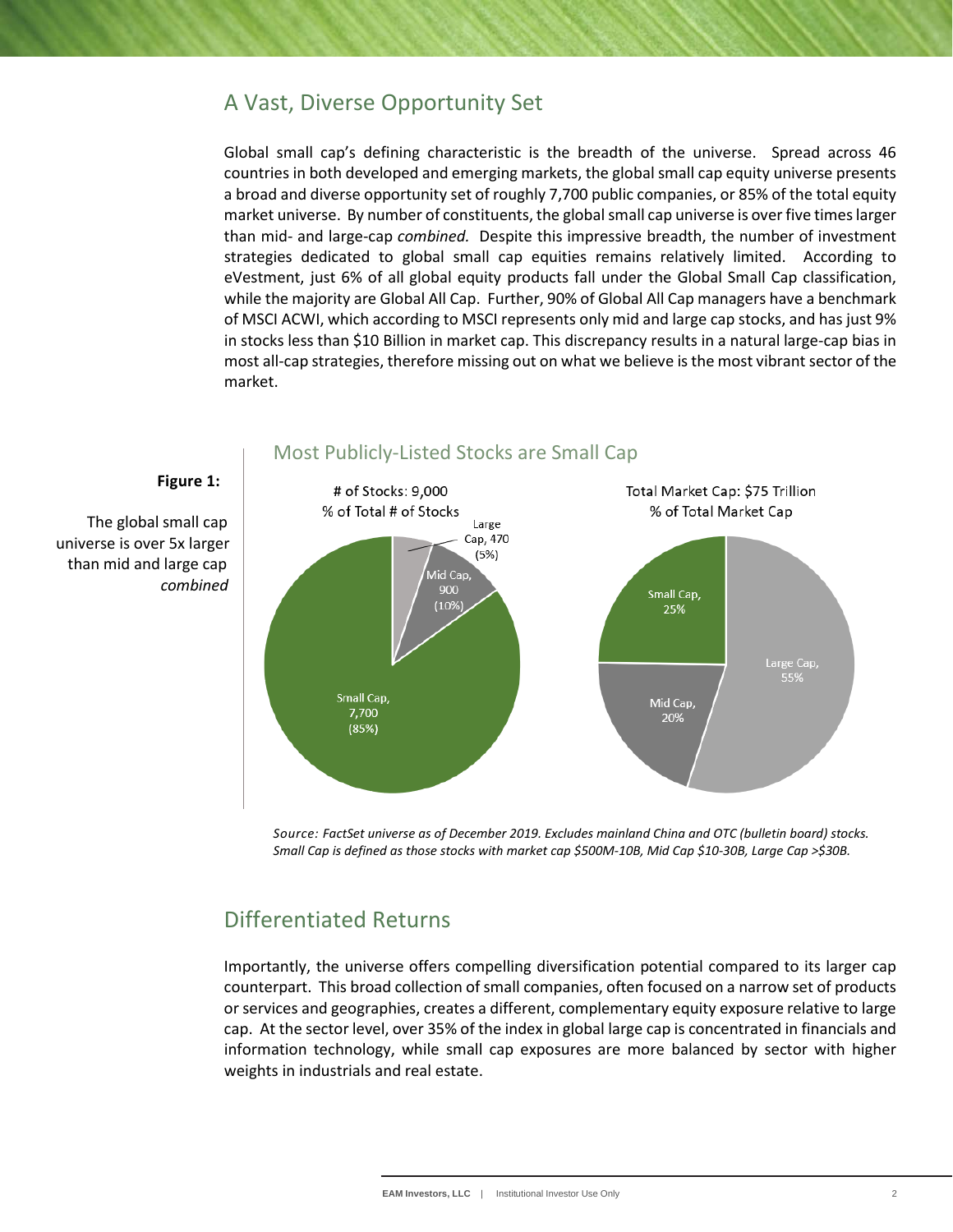Our experience suggests an even more important difference occurs within sectors at the industry level. For example, given the scale necessary to compete in the global smartphone industry, a small company typically cannot successfully design, build and market a smartphone. Instead, we find smaller cap companies competing within the supply chain of the smartphone manufacturer and selling complementary services. The same can be said for other capital-intensive industries like autos, aerospace or telecom services. In financials, large caps include global universal banks and multinational insurance companies while small cap financials consist of community banks and alternative finance companies. In healthcare, we see large cap dominated by big pharma while small caps are focused on biotechnology or contract research. The result of this phenomenon is an equity exposure that is different and complementary to that of large cap.

## Evidence of a Small Cap Premium

Academic researchers have repeatedly found that small cap equities have higher risk-adjusted returns than their large cap peers. Theories as to why the small cap premium exists can be divided into two general camps: 1) the market misprices small cap stocks and 2) small cap stocks are inherently riskier and therefore should earn commensurate return. The truth is likely some combination of the two theories.

An analysis of long-term returns finds that the additional risk associated with small cap stocks is well compensated over the long-term. Since inception of the MSCI ACWI Small Cap Index, it has outperformed the MSCI ACWI Index (large and mid cap stocks) on a rolling 10-year basis 96% of the time and by an average of +266 basis points annually. Indeed, factors and styles do fall out of favor occasionally, and the past few years are an example of small caps failing to deliver a premium. The global equity drawdown in the first quarter of 2020 was especially severe for small cap stocks. In response to the COVID-19 pandemic, many governments throughout the world took the unprecedented step of closing or restricting large parts of their economies. Without the depth of resources available to many large firms, small companies face a more uncertain future and that is reflected in recent stock performance. In the first quarter of 2020, the MSCI ACWI Small Cap Index underperformed MSCI ACWI by 890 basis points.



*Source: MSCI index returns going back to inception of the MSCI ACWI Small Cap Index in May 1994 through March 31, 2020*

## **Figure 2:**

Global small cap equities have outperformed large and mid cap over most longer-term periods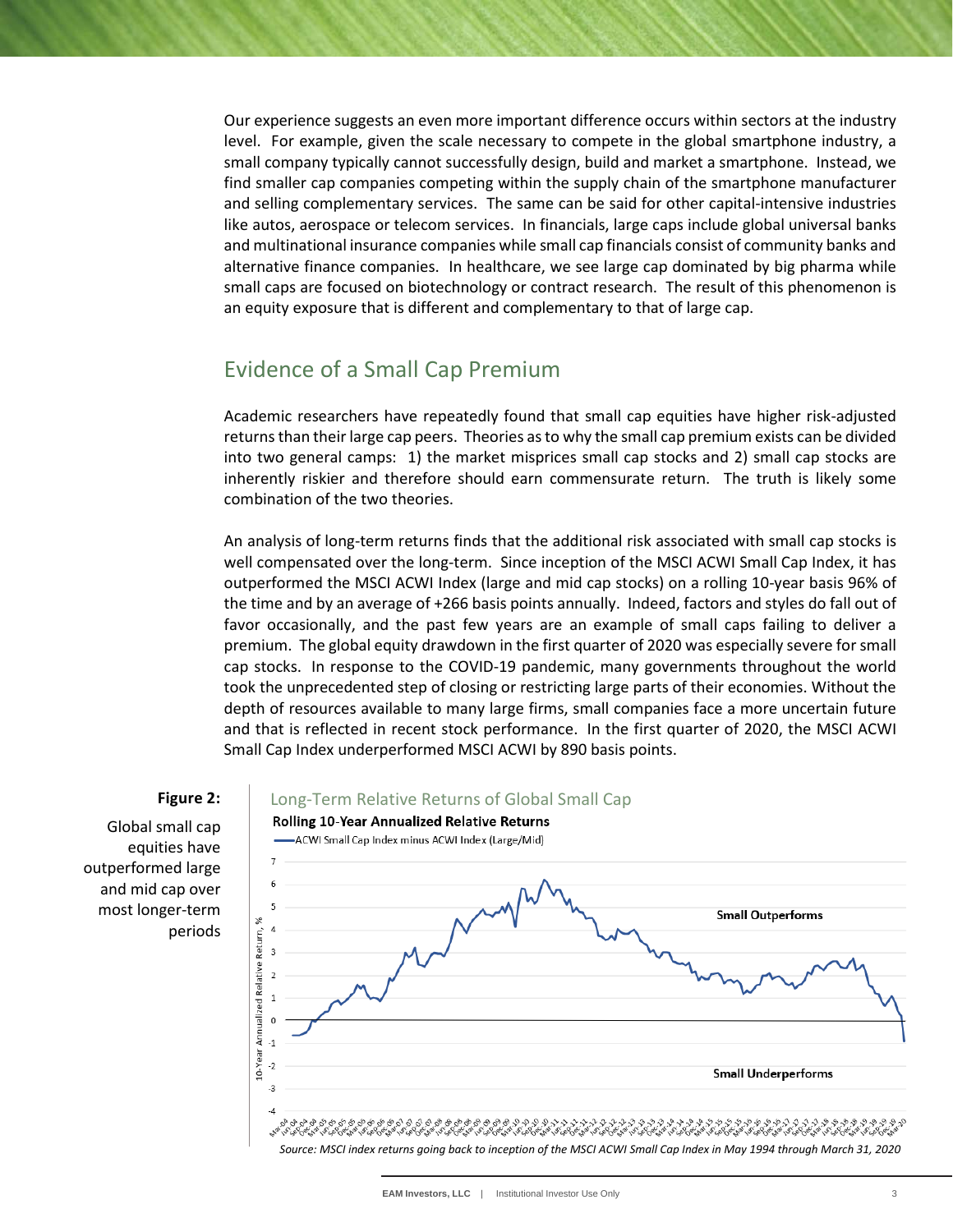As of this writing, most economies have not yet been completely re-opened and the totality of the toll on small cap fundamentals is not yet known. But what small companies lack in resources and diversity they make up for in agility and focus. The strongest companies will adapt to survive and new firms will emerge to take advantage of fresh opportunities. In fact, in past equity drawdowns of this magnitude, small caps have led the market on way back up. In the last 25 years, there have been three drawdown periods where the MSCI ACWI Index was down more than 20%. Emerging from those drawdowns, the MSCI ACWI Small Cap Index returned on average 58%, 116% and 158% cumulative over the subsequent 1-, 3-, and 5-year periods, respectively. Further, in those periods, the small cap index outperformed the MSCI ACWI Index by an average of 15%, 33%, and 43% over the subsequent 1-, 3-, and 5-year periods, respectively.

While no one can be certain, the empirical data and plausible explanations for the existence of the small cap premium lead us to believe it is likely to re-emerge in the future. Today's dislocation may represent a timely opportunity for investors wishing to either introduce an exposure to global small caps or increase an existing exposure.

## Fertile Ground for Active Management

The return premium from investing in small cap is compelling, but we believe the strongest case for global small cap stems from the opportunity for active managers to generate consistent alpha. As previously mentioned, the opportunity set is vast with 85% of all publicly-listed stocks falling into the small cap category. Among these companies, 15% of them are completely uncovered by sell-side research analysts. On average, global small cap stocks are covered by 7 analysts relative to large cap at 22 analysts. The result is information inefficiencies that create opportunities for managers to exploit mispricing.



*Source: FactSet universe as of December 2019. Excludes mainland China and OTC (bulletin board) stocks. Small Cap is defined as those stocks with market cap \$500M-10B, Mid Cap \$10-30B, Large Cap >\$30B.*

Another attractive characteristic of the small cap universe is its high degree of cross-sectional volatility, which is to say, these stocks tend to act very differently from one another. Small companies typically address specific markets and sell a narrow set of products and services. Their success or failure is often driven by company-specific factors and the result is a wide range of outcomes. Figure 4 illustrates the difference in cross-sectional volatility between small cap and larger cap stocks. The higher level of cross-sectional volatility in small cap highlights a rich environment for active managers to identify companies that are positioned to outperform.

#### **Figure 3:**

 Small cap stocks have considerably lower research coverage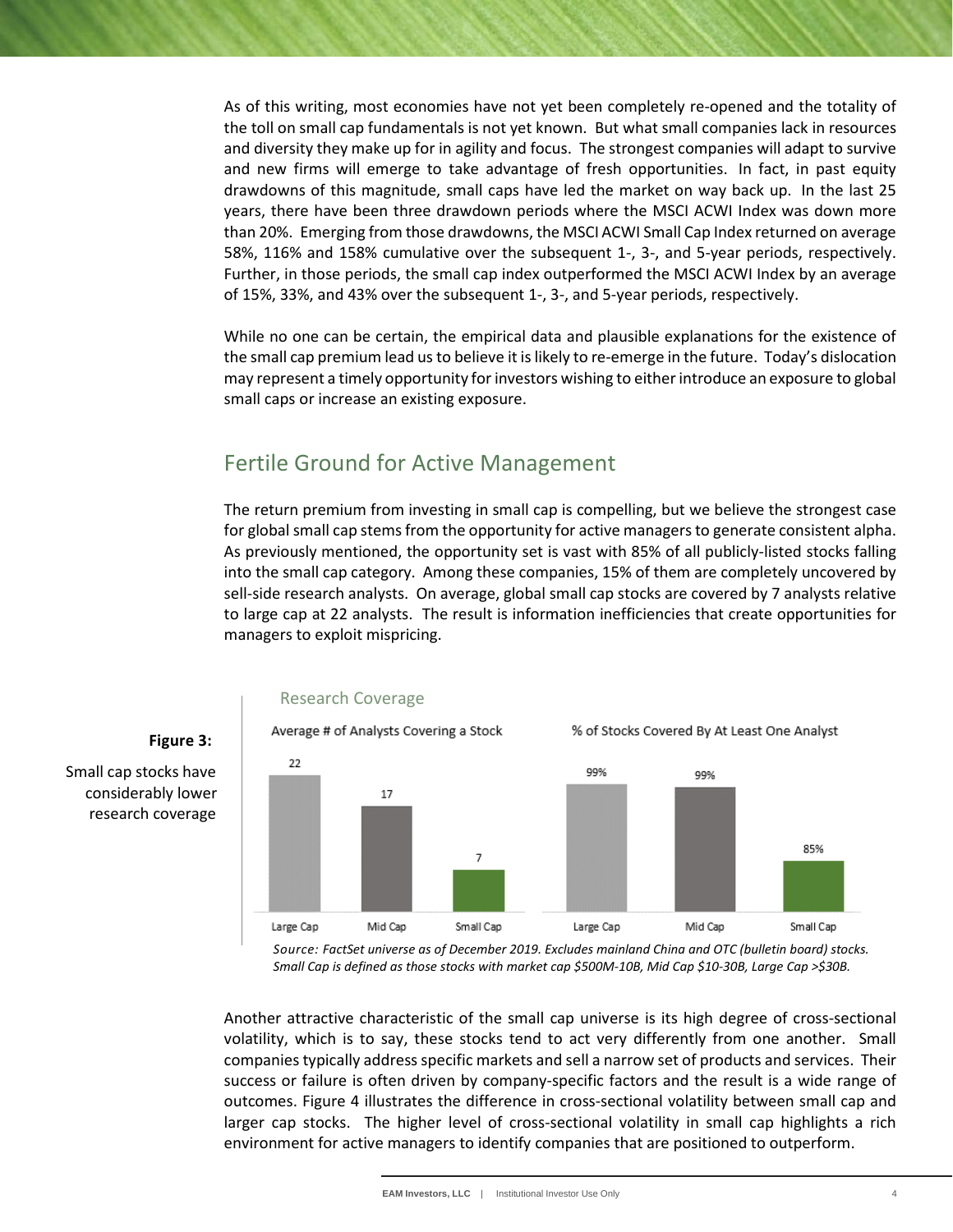Cross-Sectional Volatility

#### **Figure 4:**

 Higher cross-sectional volatility highlights the active management opportunity



*Source: Cross-sectional volatility calculated using monthly data from Factset for the last 5 years ending December 31, 2019*

These dynamics have resulted in a large, inefficient market where the potential for overlooked and mispriced securities is far greater than in large cap. Skilled active managers have the opportunity to exploit these types of situations to generate consistent excess returns beyond what might be expected in a large cap strategy. Figure 5 confirms that global small cap active managers have been able to add significantly more alpha than their larger cap peers.



#### Annualized Excess Return of Median Active Managers

*Source: eVestment data as of December 31, 2019. Return of the median manager, gross of fees, within each respective peer group is shown: Global Small Cap (MSCI ACWI Small Cap Index) and Global All Cap (MSCI ACWI Index).*

This attractive alpha opportunity combined with the size premium indicates that an allocation to global small cap can add significant value relative to a global all cap allocation. A dedicated, actively managed global small cap strategy can help capture the full potential of the asset class, whereas an all cap approach risks significantly diluting this possible alpha opportunity. As shown in Figure 6, for the last 10-year period a \$10 million investment in the median Global Small Cap manager would have yielded \$28.6 million, or \$3.6 million more than if invested in the median Global All Cap manager.

# to larger cap peers

 Small cap managers have added impressive excess returns compared

 **Figure 5:**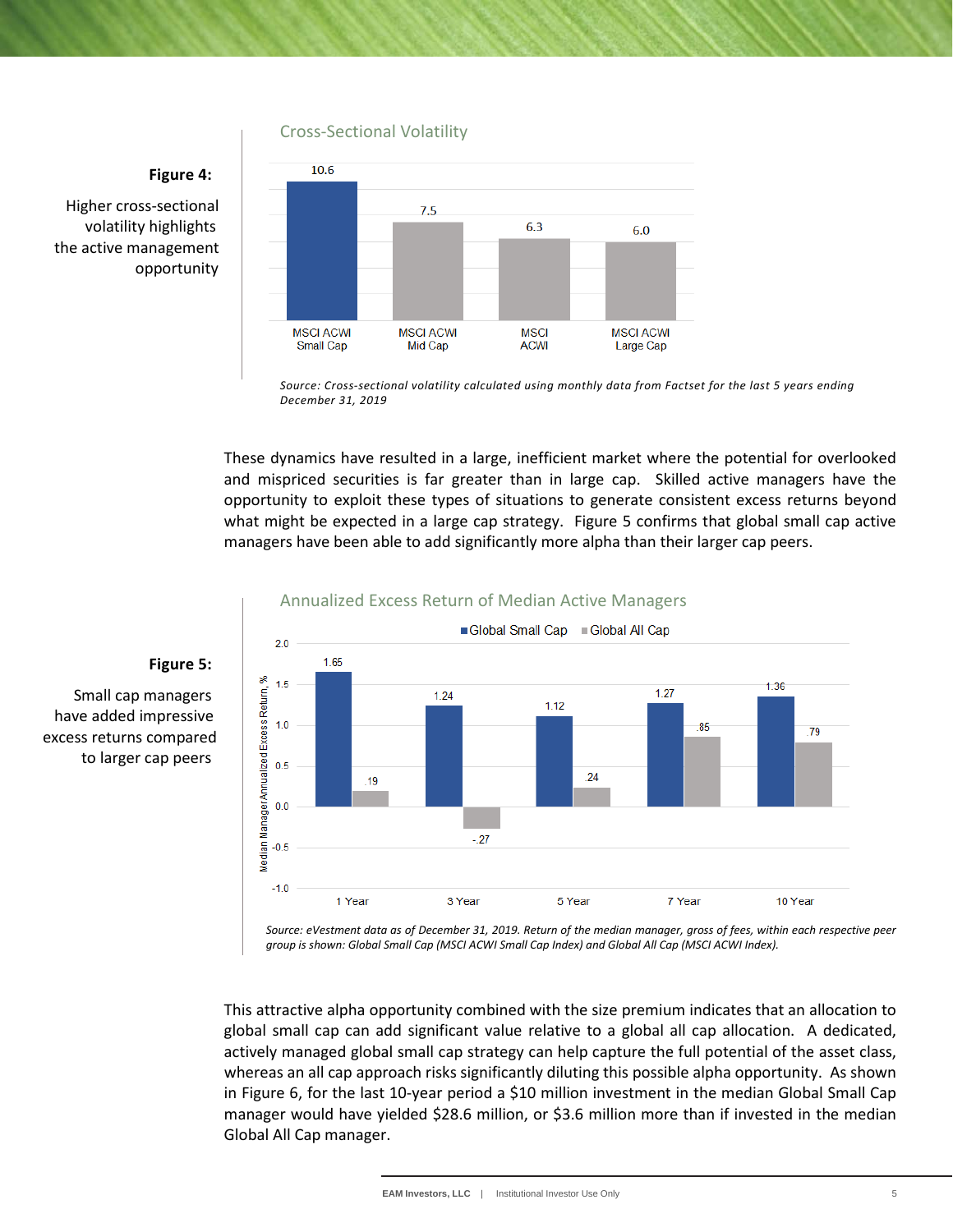#### Compelling Total Return Opportunity

#### **Figure 6:**

32

 The small cap return premium coupled with active manager alpha makes global small cap a compelling total return opportunity



*Source: MSCI, eVestment data as of December 31, 2019. Return of the median manager, gross of fees, within each respective peer group is shown: Global Small Cap (MSCI ACWI Small Cap Index) and Global All Cap (MSCI ACWI Index).*

## EAM's Approach to Global Small Cap

EAM Investors was specifically structured to address the opportunities and challenges of global small and micro cap equities. We have decades of experience focused on these markets. Our investment philosophy and process is designed to exploit the inefficiencies that exist in these markets, from team structure to our approach to idea generation, portfolio construction, risk management and implementation.

**We believe change creates mispricing.** EAM invests in companies undergoing positive change that is underappreciated by the market. Change is ever-present but nowhere is it as impactful as in small and micro-cap companies. For these firms, earnings are often driven by just a few products or services; customer bases are more concentrated; addressable markets are defined by regions rather than continents. For example, a new management team, better corporate governance, a new product or a change in regulations can make a dramatic difference in a small company's earnings outlook.

**We believe an objective process is important.** The sheer size and rapidly changing dynamic of the global small cap universe can make it difficult for many managers to research each and every stock thoroughly. Thus, we believe a systematic and timely approach to screening the universe is paramount in helping managers identify and capitalize on those opportunities with the most potential. EAM's quantitative screening and fundamental research process is based on behavioral finance research that suggests investors tend to discount new information, following an anchor-andadjust process.

In more inefficient markets, the anchor-and-adjust phenomenon is often exaggerated. The relative scarcity of media interest, sell-side coverage and active investors slows the dissemination of information creating mispriced opportunities that have historically been sizable and exploitable.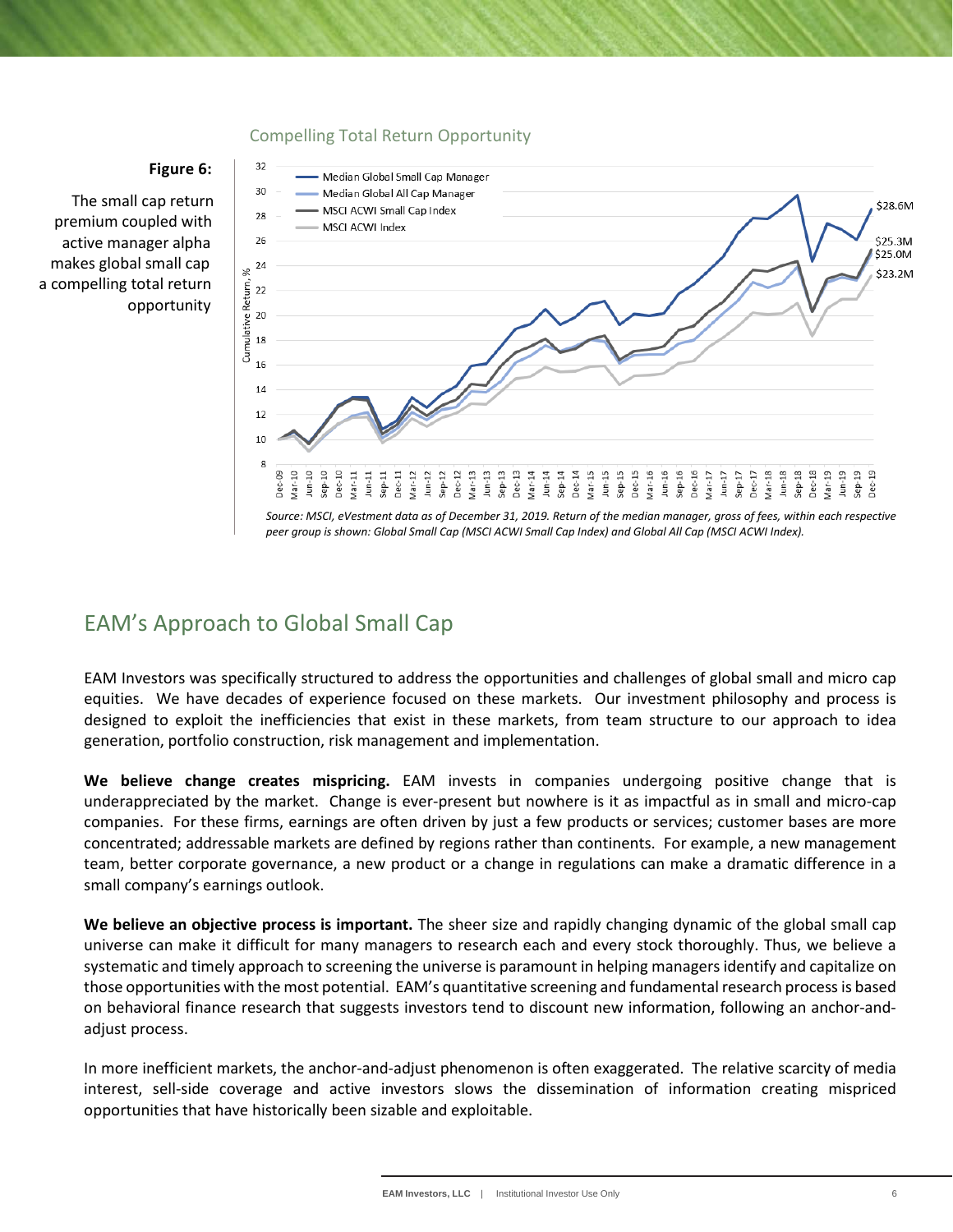**We believe timely, focused research is important.** Capitalizing on these attractive entry and exit points requires an investment process that can focus research efforts on the strongest investment candidates: companies undergoing positive fundamental change. The gap between when there is a change in fundamental value and when that change is reflected in the stock price is often greatest after the release of new information. Understanding the key indicators of change and efficiently screening for those factors are essential to narrowing the investment universe to a list of candidates with the highest likelihood of being mispriced. Further, we believe that focused fundamental analysis of those opportunities in a disciplined and timely manner ultimately allows for the effective management of a global small cap portfolio.

**We believe in building active, risk-aware portfolios.** EAM builds high active share portfolios without unnecessary concentration. Small companies are fundamentally volatile and typically more sensitive to external shocks than their large cap peers. EAM's thoughtful portfolio construction and investment in risk measurement technology are designed to protect clients' capital in difficult markets.

**We believe a deliberate trading strategy adds alpha.** EAM's trading strategy is a natural extension of the core philosophy and a crucial element of the firm's process. Opportunities created by change are available but fleeting; capturing them takes skill. EAM's equity traders have an average of over 20 years of experience transacting in small and micro cap equity markets using state of the art technology and personal relationships to source liquidity and avoid eroding alpha with transaction costs.

## **Conclusion**

Global Small Cap presents a compelling, complementary allocation for allocators that either have a large cap bias or are looking for additional alpha opportunity. We believe the dynamics of the universe have led the median manager to add significant alpha historically. EAM uses an investment process and philosophy which was purpose-built for the intricacies of the global small cap equity market. Our historic success is shown by positive inception-to-date alpha through 12/31/2019 for all seven of EAM's strategies<sup>1</sup>, which span the global small cap equity universe.

Global Opportunities is EAM's global small cap strategy. It leverages the collective experience of EAM's portfolio managers and analysts to construct a portfolio of the strongest ideas from a global perspective. Global Opportunities' performance track record ranks top-decile<sup>2</sup> since inception among global small cap equity peers as of 12/31/2019.

|                                         | March<br>2020 | Q1<br>2020 | Year       | 2<br>Year | ITD*     |
|-----------------------------------------|---------------|------------|------------|-----------|----------|
| <b>EAM Global Opportunities (Gross)</b> | $-19.88%$     | $-23.48%$  | $-12.41%$  | $-5.43%$  | 5.61%    |
| <b>EAM Global Opportunities (Net)</b>   | $-19.93%$     | $-23.63%$  | $-13.07\%$ | $-6.14%$  | 4.82%    |
| MSCI ACWI Small Cap Index               | $-21.02%$     | $-30.19%$  | $-23.06%$  | $-13.49%$ | $-6.32%$ |

#### EAM Global Opportunities Performance as of March 31, 2020

*\*Inception of the EAM Global Opportunities strategy is July 1, 2017. All periods greater than 1 year are annualized. Please see important performance disclosures on page 10.*

*<sup>1</sup> EAM's strategies and their inception dates are as follows: US Small Cap Growth, 10/2/2007; US Micro Cap, 10/2/2007; US Ultra Micro Cap, 10/2/2007; International Small Cap, 4/1/2011; Emerging Markets Small Cap 5/1/2012, International Micro Cap 6/1/2014; Global Opportunities, 7/1/2017. Full composite disclosures are available upon request. Please contact EAM Investors for additional information[: info@eaminvestors.com](mailto:info@eaminvestors.com) 760-479-5080 <sup>2</sup> Performance is ranked against the eVestment Global Small Cap peer universe as of December 31, 2019, gross of fees.*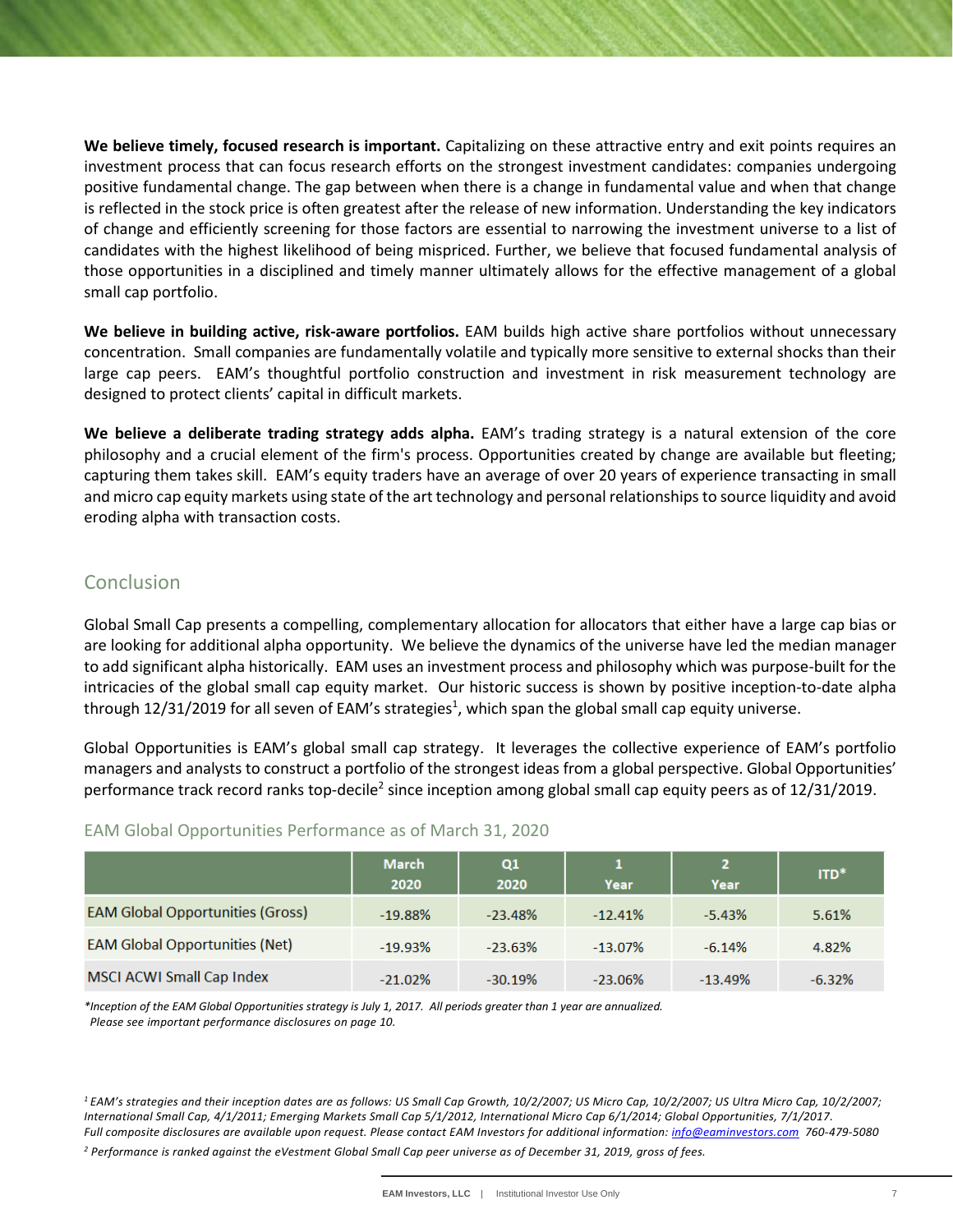## About EAM Investors, LLC

EAM Investors, LLC specializes in active small and micro cap equity strategies in inefficient global markets. By using a time-tested philosophy and a disciplined, focused, and objective investment process, EAM believes they can add consistent alpha to their portfolios. The firm's culture is focused on teamwork, with all team members conducting research and an open office architecture promoting effective communication, debate, and real-time decision making. Portfolio managers have a long-standing working relationship and a strong dedication to each other and the investment process.

#### Nicholas A. Dame, CFA

Nicholas Dame serves as Portfolio Manager for EAM's Global Opportunities strategy. Prior to the launch of Global Opportunities in 2017, Nicholas served as a Senior Analyst for EAM's US and Non-US small and micro cap strategies. Prior to joining EAM in 2014, Mr. Dame was with Victory Capital Management for six years as a Senior Equity Analyst-Global Generalist where he was responsible for sourcing investment ideas from all geographies and all sectors. At Victory, he also had portfolio management responsibilities for incubating their Global Dividend Equity Portfolio. Additional experience includes research positions at Nakoma Capital Management and American Century Investment Management. Mr. Dame has 14 years of investment experience. He holds an MBA from the University of Wisconsin and a BS in Business Administration from the University of Missouri. Nicholas is a CFA charter holder.

#### Adam D. Rubin, CFA

Adam Rubin serves as Portfolio Manager for EAM's Global Opportunities strategy. Prior to the launch of Global Opportunities in 2017, Adam served as a Senior Analyst for EAM's US and Non-US small and micro cap strategies. Prior to joining EAM Investors in 2014, Mr. Rubin was a Research Analyst at Rice Hall James & Associates, an institutional US small cap equities manager. Previously, Adam was a Research Analyst at Paramo Capital Partners, a long/short equity hedge fund. Mr. Rubin also spent four years as a Research Associate at Brandes Investment Partners, LLC, focused on global equities. Adam has 13 years of domestic and international equity research experience. He holds an MBA from the Anderson School of Management at the University of California, Los Angeles and a BBA from the Stephen M. Ross School of Business at the University of Michigan. Adam is a CFA charter holder.

#### Travis T. Prentice

Travis Prentice serves as CEO and Chief Investment Officer of EAM Investors, a firm he co-founded in 2007. In addition, he serves as Portfolio Manager for EAM's US strategies and, as CIO, has oversight over all strategies at EAM. Prior to founding the firm, Mr. Prentice was a Partner, Managing Director and Portfolio Manager with Nicholas-Applegate Capital Management where he had lead portfolio management responsibilities for their Micro and Ultra Micro Cap investment strategies and a senior role in the firm's US Micro/Emerging Growth team. Travis has 22 years of institutional investment experience specializing in small and micro cap equities. He holds an MBA from San Diego State University and a BA in Economics and a BA in Psychology from the University of Arizona.

#### Michele C. Rodrigues

Michele Rodrigues serves as a Senior Associate, Product Specialist. Prior to joining EAM in 2014, Ms. Rodrigues was with Fidelity Investments for eleven years most recently serving as a Portfolio Associate and Portfolio Analyst, where she provided multiple portfolio managers with support by monitoring and analyzing portfolio positioning, risk metrics, characteristics and performance. Additional positions at Fidelity included Operations Analyst and Senior Control Accountant. Michele has 15 years of investment experience. She holds an MBA from Northeastern University and a BS in Finance from Bentley University.